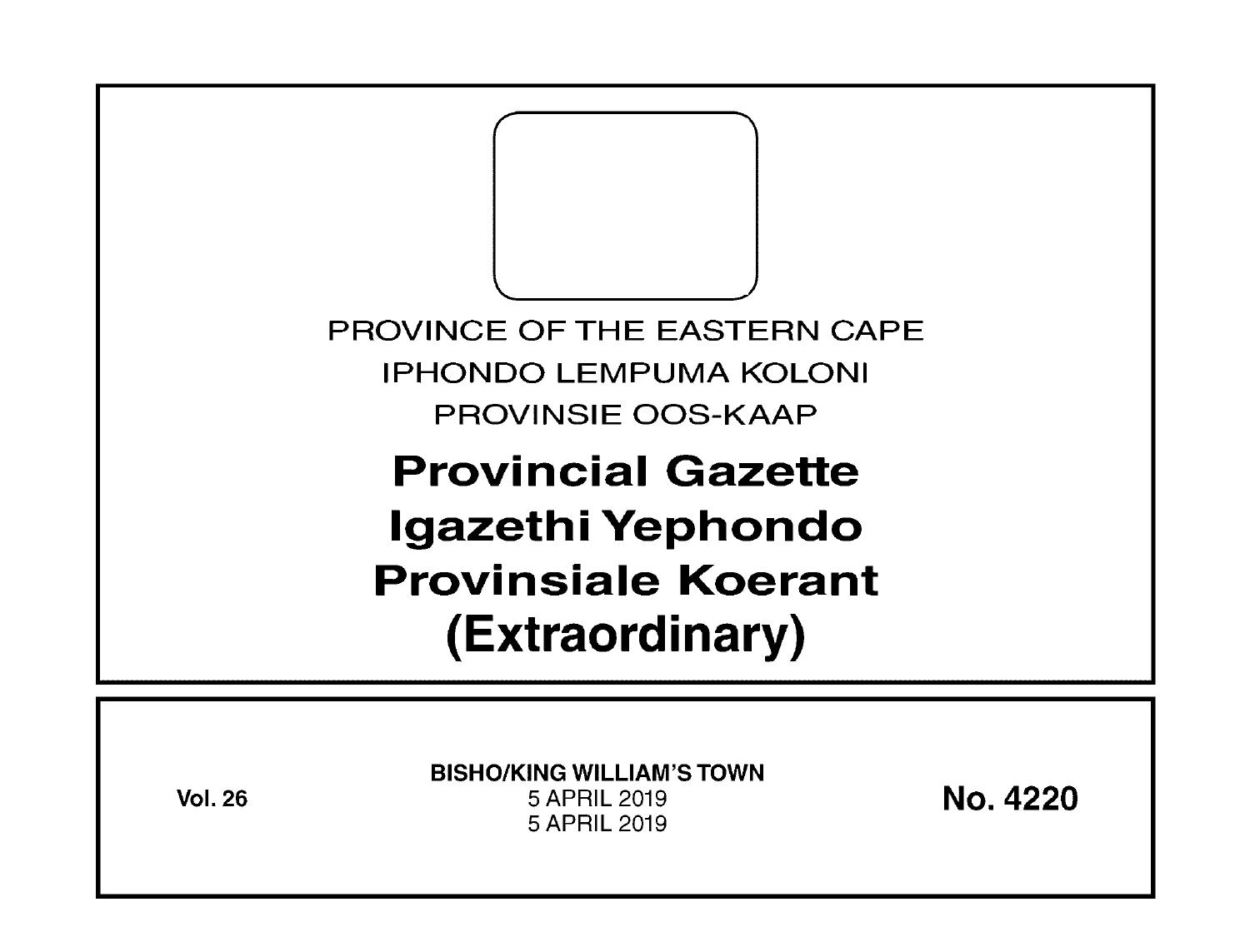# **CONTENTS**

|    |                                                                                                       | Gazette<br>No. | Page<br>No. |
|----|-------------------------------------------------------------------------------------------------------|----------------|-------------|
|    | <b>LOCAL AUTHORITY NOTICES . PLAASLIKE OWERHEIDS KENNISGEWINGS</b>                                    |                |             |
| 65 | Eastern Cape Liquor Act (10/2003): Notice of lodgement of applications for removal of certificate of  | 4220           |             |
| 66 | Eastern Cape Liquor Act (10/2003): Notice of lodgement of applications for transfer of certificate of | 4220           |             |
| 67 |                                                                                                       | 4220           |             |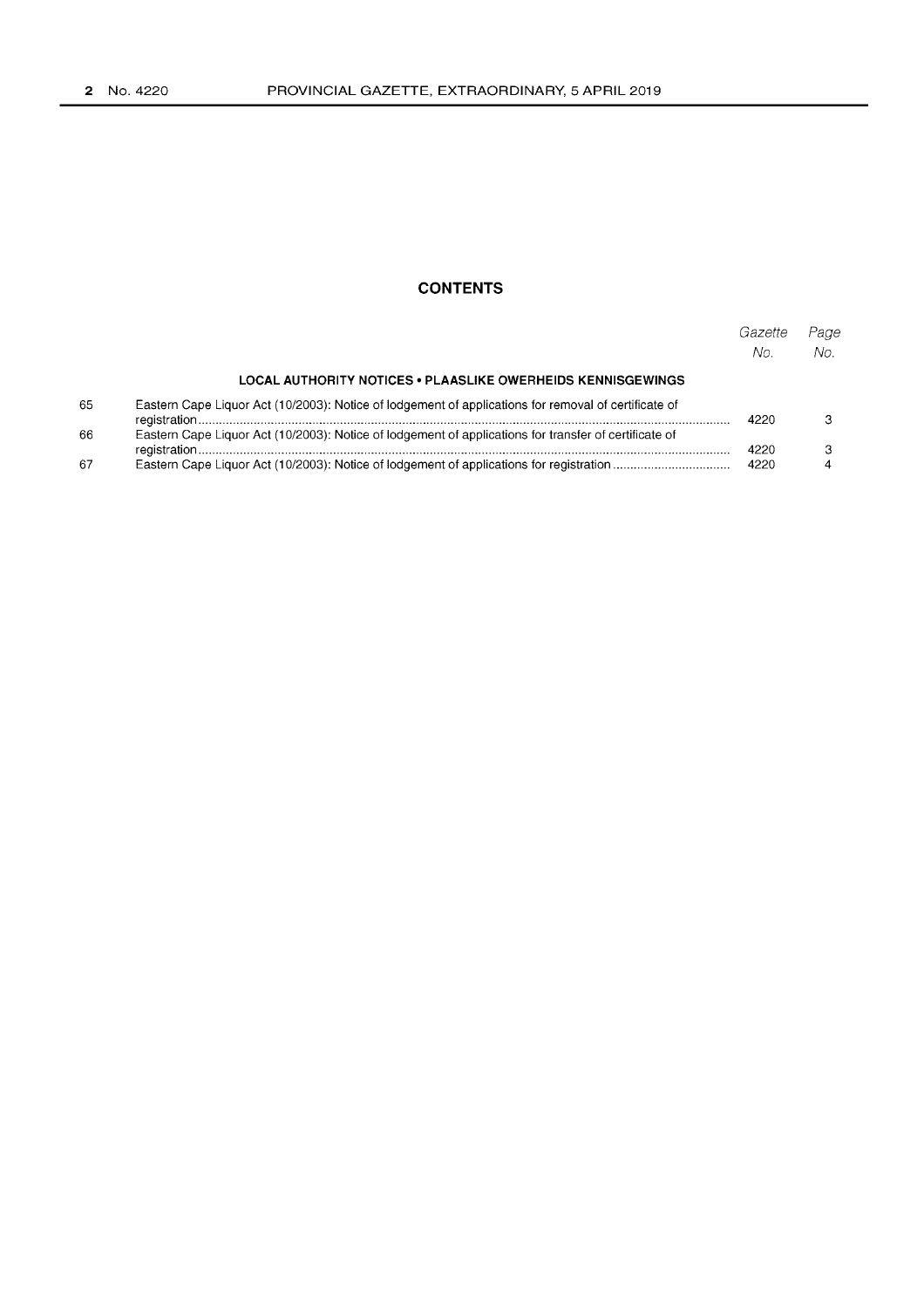# LOCAL AUTHORITY NOTICES • PLAASLIKE OWERHEIDS KENNISGEWINGS

## LOCAL AUTHORITY NOTICE 65 OF 2019

FORM 13 [Reg 16 (1)]

#### EASTERN CAPE LIQUOR ACT, 2003 (Act NO.10 of 2003)

#### NOTICE OF LODGEMENT OF APPLICATIONS FOR REMOVAL OF CERTIFICATE OF REGISTRATION

Notice is hereby given that the applications for removal of certificates of registration. particulars of which appear in the Schedule hereunder, have been lodged with the Board.

Interested parties may. free of charge. inspect any application which appears in the Schedule hereunder and may within twenty one days of this notice. lodge with the Board written representations in support of. or written objections.

LERATO RADIKOANYANA EASTERN CAPE LIQUOR BOARD 04 April 2019

#### **SCHEDULE**

| <b>Application Number</b> |  | Name and number                          | <b>Particulars of</b>                                                                | Particulars of holder of                  | Particulars of the proposed                                                    |  |
|---------------------------|--|------------------------------------------|--------------------------------------------------------------------------------------|-------------------------------------------|--------------------------------------------------------------------------------|--|
|                           |  | of Ward                                  | certificate of                                                                       | certificate of registration               | premises                                                                       |  |
| ECP01118/03046/OF         |  | Ward 7 King Sabata<br>Local Municipality | registration<br>Tops @ Owen, 72 - 78<br>Sutherland<br><b>Street</b><br>Mthatha, 5100 | (Ptv)<br>Laveli Khwezi<br>lnv.<br>Limited | No.<br>Owen.<br>70 Cnr<br>Tons<br>Sutherland and Owen Street.<br>Mthatha, 5100 |  |

## LOCAL AUTHORITY NOTICE 66 OF 2019

FORM 9 [ Reg 11 (1)]

#### EASTERN CAPE LIQUOR ACT, 2003 (Act No. 10 of 2003)

#### NOTICE OF LODGEMENT OF APPLICATIONS FOR TRANSFER OF CERTIFICATE OF REGISTRATION

Notice is hereby given that the applications for transfer of certificates of registration, particulars of which appear in the Schedule hereunder. have been lodged with the Board.

Interested parties may, free of charge, inspect any application which appears in the Schedule hereunder and may within twenty one days of this notice, lodge with the Board written representations in support of. or written objections.

LERATO RADIKOANYANA EASTERN CAPE LIQUOR BOARD 04 April 2019

### **SCHEDULE**

|    | LAUTLINI CAFE EIWOON DOAND<br>04 April 2019 |                                                                                       |                                                                  |                                                            |                                                                        |  |  |
|----|---------------------------------------------|---------------------------------------------------------------------------------------|------------------------------------------------------------------|------------------------------------------------------------|------------------------------------------------------------------------|--|--|
|    | <b>SCHEDULE</b>                             |                                                                                       |                                                                  |                                                            |                                                                        |  |  |
|    |                                             |                                                                                       |                                                                  |                                                            |                                                                        |  |  |
|    | <b>Application Number</b>                   | <b>Particulars of</b><br>Name and<br>number of Ward<br>certificate of<br>registration |                                                                  | Particulars of holder<br>of certificate of<br>registration | Particulars of prospective<br>holder of certificate of<br>registration |  |  |
|    | ECP01758/90454/ON                           | Ward 48 Neison<br>Mandela<br>Metropolitan<br>Municipality                             | Bay Road Tavrn, 63<br>Durban Street, Central,<br>Uitenhage, 6280 | Gerhard Van Der<br>Merwe                                   | Chen Lilin                                                             |  |  |
| 2. | ECP18211/90466/OF                           | Ward 5 Kouga<br>Local Municipality                                                    | Tops @ Village On<br>Main, 78 Main Street.<br>Humansdorp, 6330   | Expidor 131 CC                                             | Rushtail 55 (Pty) Limited                                              |  |  |